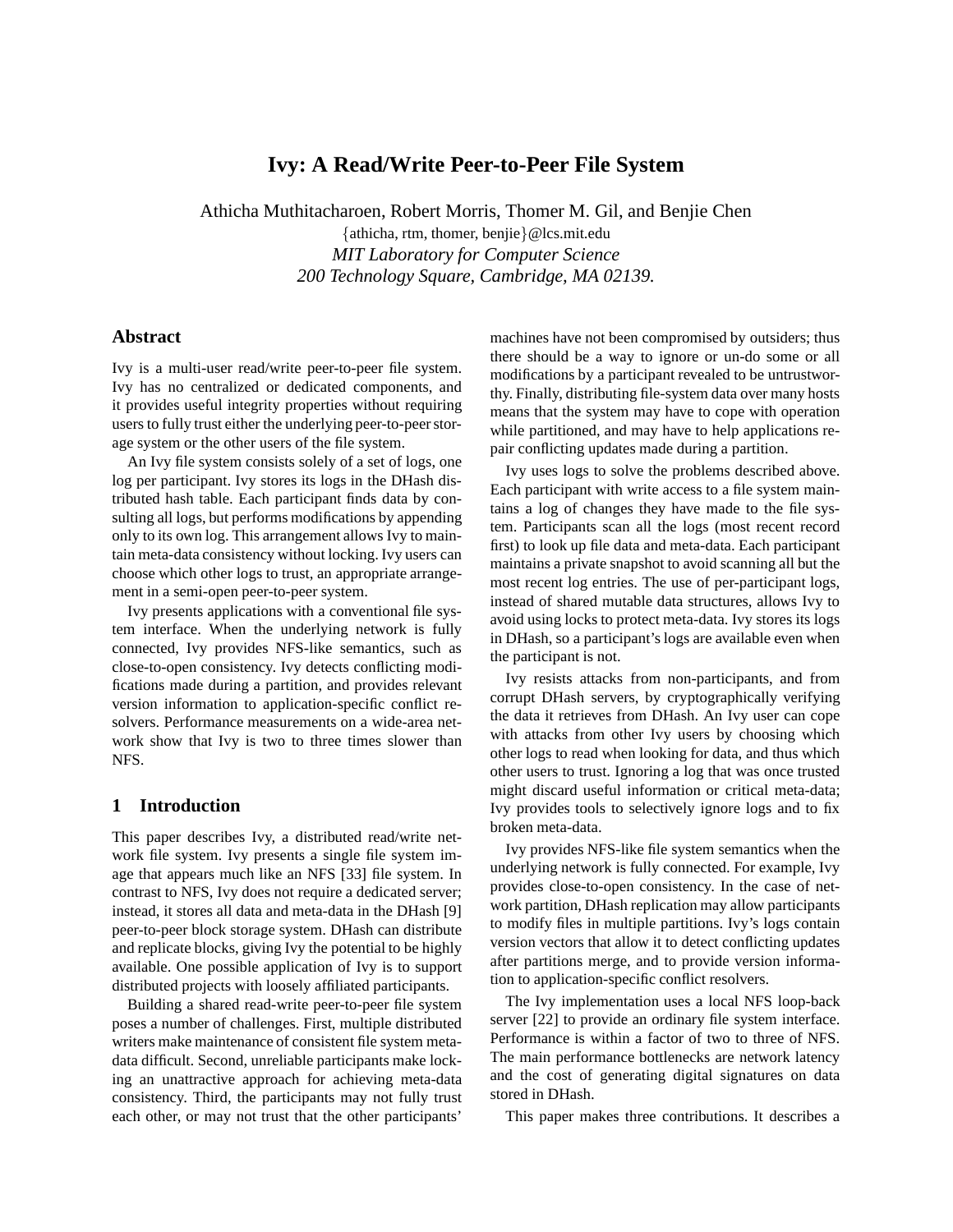read/write peer-to-peer storage system; previous peerto-peer systems have supported read-only data or data writeable by a single publisher. It describes how to design a distributed file system with useful integrity properties based on a collection of untrusted components. Finally, it explores the use of distributed hash tables as a building-block for more sophisticated systems.

Section 2 describes Ivy's design. Section 3 discusses the consistency semantics that Ivy presents to applications. Section 4 presents tools for dealing with malicious participants. Sections 5 and 6 describe Ivy's implementation and performance. Section 7 discusses related work, and Section 8 concludes.

### **2 Design**

An Ivy file system consists of a set of logs, one log per participant. A log contains all of one participant's changes to file system data and meta-data. Each participant appends only to its own log, but reads from all logs. Participants store log records in the DHash distributed hash system, which provides per-record replication and authentication. Each participant maintains a mutable DHash record (called a *log-head*) that points to the participant's most recent log record. Ivy uses version vectors [27] to impose a total order on log records when reading from multiple logs. To avoid the expense of repeatedly reading the whole log, each participant maintains a private snapshot summarizing the file system state as of a recent point in time.

The Ivy implementation acts as a local loop-back NFS v3 [6] server, in cooperation with a host's in-kernel NFS client support. Consequently, Ivy presents file system semantics much like those of an NFS v3 file server.

# **2.1 DHash**

Ivy stores all its data in DHash [9]. DHash is a distributed peer-to-peer hash table mapping keys to arbitrary values. DHash stores each key/value pair on a set of Internet hosts determined by hashing the key. This paper refers to a DHash key/value pair as a DHash block. DHash replicates blocks to avoid losing them if nodes crash.

DHash ensures the integrity of each block with one of two methods. A *content-hash block* requires the block's key to be the SHA-1 [10] cryptographic hash of the block's value; this allows anyone fetching the block to verify the value by ensuring that its SHA-1 hash matches the key. A *public-key block* requires the block's key to be a public key, and the value to be signed using the corresponding private key. DHash refuses to store a value that does not match the key. Ivy checks the authenticity of all data it retrieves from DHash. These checks prevent a malicious or buggy DHash node from forging data, limiting



Figure 1: Example Ivy view and logs. White boxes are DHash content-hash blocks; gray boxes are public-key blocks.

it to denying the existence of a block or producing a stale copy of a public-key block.

Ivy participants communicate only via DHash storage; they don't communicate directly with each other except when setting up a new file system. Ivy uses DHash content-hash blocks to store log records. Ivy stores the DHash key of a participant's most recent log record in a DHash block called the log-head; the log-head is a public-key block, so that the participant can update its value without changing its key. Each Ivy participant caches content-hash blocks locally without fear of using stale data, since content-hash blocks are immutable. An Ivy participant does not cache other participants' loghead blocks, since they may change.

Ivy uses DHash through a simple interface: put(key, value) and get(key). Ivy assumes that, within any given network partition, DHash provides write-read consistency; that is, if  $put(k, v)$  completes, a subsequent  $get(k)$  will yield v. The current DHash implementation does not guarantee write-read consistency; however, techniques are known which can provide such a guarantee with high probability [19]. These techniques require that DHash replicate data and update it carefully, and might significantly decrease performance. Ivy operates best in a fully connected network, though it has support for conflict detection after operating in a partitioned network (see Section 3.4).

Ivy would in principle work with other distributed hash tables, such as PAST [32], CAN [29], Tapestry [41], or Kademlia [21].

#### **2.2 Log Data Structure**

An Ivy log consists of a linked list of immutable log records. Each log record is a DHash content-hash block. Table 1 describes fields common to all log records. The prev field contains the previous record's DHash key. A participant stores the DHash key of its most recent log record in its log-head block. The log-head is a publickey block with a fixed DHash key, which makes it easy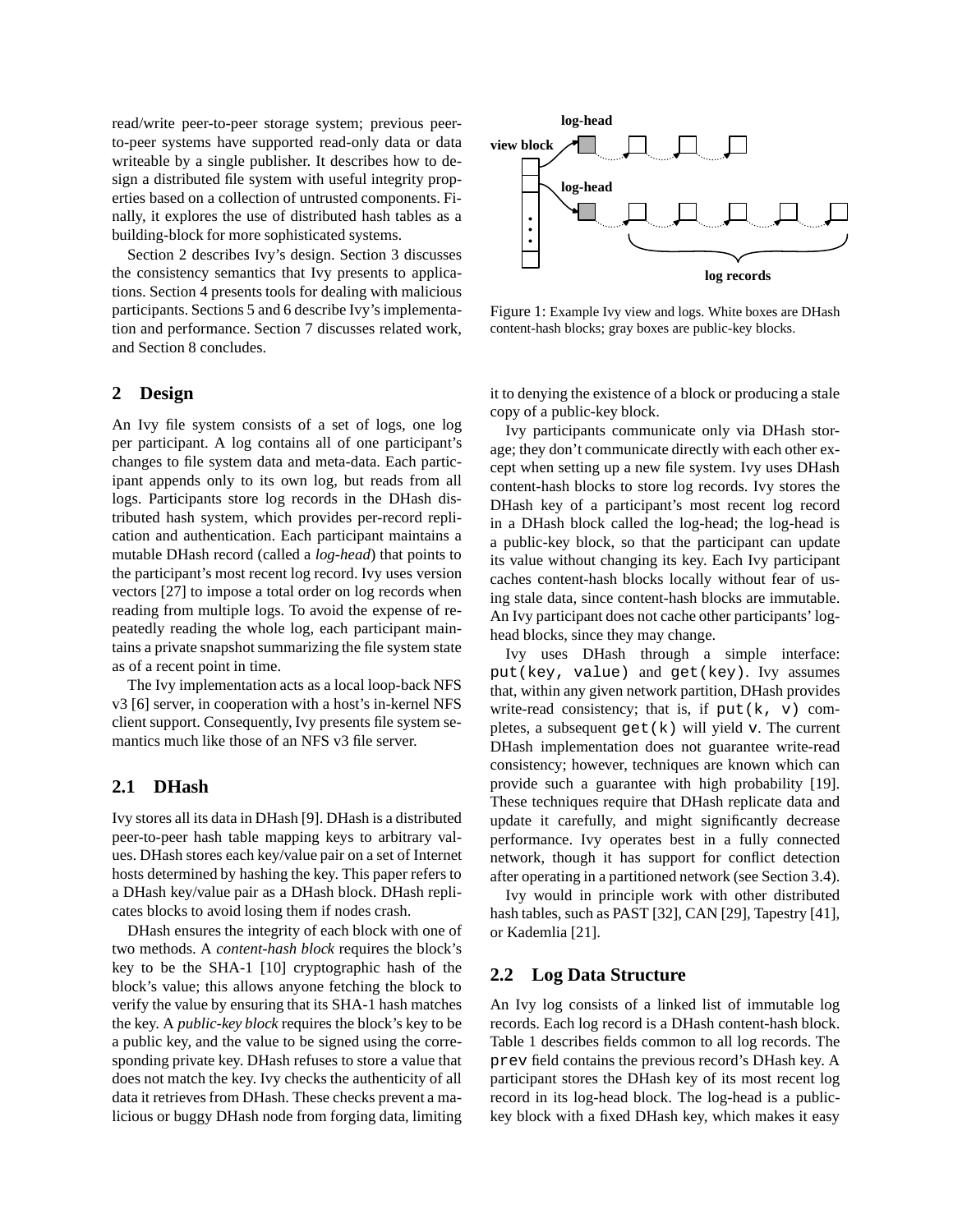| Field     | Use                                 |
|-----------|-------------------------------------|
| prev      | DHash key of next oldest log record |
| head      | DHash key of log-head               |
| seq       | per-log sequence number             |
| timestamp | time at which record was created    |
| version   | version vector                      |

Table 1: Fields present in all Ivy log records.

for other participants to find.

A log record contains information about a single file system modification, and corresponds roughly to an NFS operation. Table 2 describes the types of log records and the type-specific fields each contains.

Log records contain the minimum possible information to avoid unnecessary conflicts from concurrent updates by different participants. For example, a Write log record contains the newly written data, but not the file's new length or modification time. These attributes cannot be computed correctly at the time the Write record is created, since the true state of the file will only be known after all concurrent updates are known. Ivy computes that information incrementally when traversing the logs, rather than storing it explicitly as is done in UNIX i-nodes [30].

Ivy records file owners and permission modes, but does not use those attributes to enforce permissions. A user who wishes to make a file unreadable should instead encrypt the file's contents. A user should ignore the logs of people who should not be allowed to write the user's data.

Ivy identifies files and directories using 160-bit inumbers. Log records contain the i-number(s) of the files or directories they affect. Ivy chooses i-numbers randomly to minimize the probability of multiple participants allocating the same i-number for different files. Ivy uses the 160-bit i-number as the NFS file handle.

Ivy keeps log records indefinitely, because they may be needed to help recover from a malicious participant or from a network partition.

# **2.3 Using the Log**

For the moment, consider an Ivy file system with only one log. Ivy handles non-updating NFS requests with a single pass through the log. Requests that cause modification use one or more passes, and then append one or more records to the log. Ivy scans the log starting at the most recently appended record, pointed to by the loghead. Ivy stops scanning the log once it has gathered enough data to handle the request.

Ivy appends a record to a log as follows. First, it creates a log record containing a description of the update, typically derived from arguments in the NFS request. The new record's prev field is the DHash key of the most recent log record. Then, it inserts the new record into DHash, signs a new log-head that points to the new log record, and updates the log-head in DHash.

The following text describes how Ivy uses the log to perform selected operations.

**File system creation.** Ivy builds a new file system by creating a new log with an End record, an Inode record with a random i-number for the root directory, and a loghead. The user then mounts the local Ivy server as an NFS file system, using the root i-number as the NFS root file handle.

**File creation.** When an application creates a new file, the kernel NFS client code sends the local Ivy server an NFS CREATE request. The request contains the directory i-number and a file name. Ivy appends an Inode log record with a new random i-number and a Link record that contains the i-number, the file's name, and the directory's i-number. Ivy returns the new file's i-number in a file handle to the NFS client. If the application then writes the file, the NFS client will send a WRITE request containing the file's i-number, the written data, and the file offset; Ivy will append a Write log record containing the same information.

**File name lookup.** System calls such as open() that refer to file names typically generate NFS LOOKUP requests. A LOOKUP request contains a file name and a directory i-number. Ivy scans the log to find a Link record with the desired directory i-number and file name, and returns the file i-number. However, if Ivy first encounters a Unlink record that mentions the same directory i-number and name, it returns an NFS error indicating that the file does not exist.

**File read.** An NFS READ request contains the file's inumber, an offset within the file, and the number of bytes to read. Ivy scans the log accumulating data from Write records whose ranges overlap the range of the data to be read, while ignoring data hidden by SetAttr records that indicate file truncation.

**File attributes.** Some NFS requests, including GETATTR, require Ivy to include file attributes in the reply. Ivy only fully supports the file length, file modification time ("mtime"), attribute modification time ("ctime"), and link count attributes. Ivy computes these attributes incrementally as it scans the log. A file's length is determined by either the write to the highest offset since the last truncation, or by the last truncation. Mtime is determined by the timestamp in the most recent relevant log record; Ivy must return correct time attributes because NFS client cache consistency depends on it. Ivy computes the number of links to a file by counting the number of relevant Link records not canceled by Unlink and Rename records.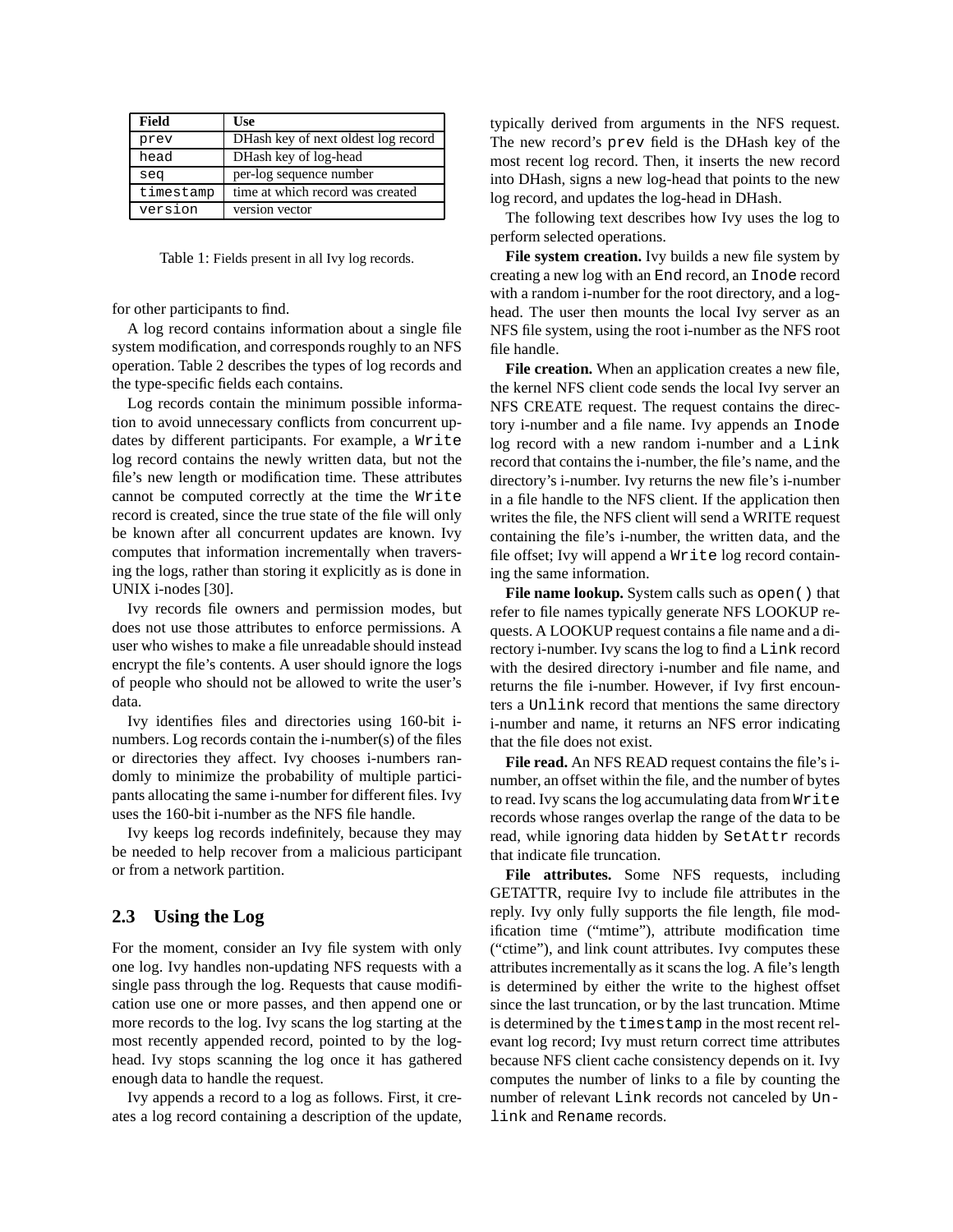| <b>Type</b> | <b>Fields</b>                                                         | <b>Meaning</b>           |
|-------------|-----------------------------------------------------------------------|--------------------------|
| Inode       | type (file, directory, or symlink), i-number, mode, owner             | create new inode         |
| Write       | i-number, offset, data                                                | write data to a file.    |
| Link        | i-number, i-number of directory, name                                 | create a directory entry |
| Unlink      | i-number of directory, name                                           | remove a file            |
| Rename      | i-number of directory, name, i-number of new directory, new file name | rename a file            |
| Prepare     | i-number of directory, file name                                      | for exclusive operations |
| Cancel      | i-number of directory, file name                                      | for exclusive operations |
| SetAttrs    | i-number, changed attributes                                          | change file attributes   |
| End         | none                                                                  | end of log               |

Table 2: Summary of Ivy log record types.

**Directory listings.** Ivy handles READDIR requests by accumulating all file names from relevant Link log records, taking more recent Unlink and Rename log records into account.

### **2.4 User Cooperation: Views**

When multiple users write to a single Ivy file system, each source of potentially concurrent updates must have its own log; this paper refers to such sources as participants. A user who uses an Ivy file system from multiple hosts concurrently must have one log per host.

The participants in an Ivy file system agree on a *view*: the set of logs that comprise the file system. Ivy makes management of shared views convenient by providing a *view block*, a DHash content-hash block containing pointers to all log-heads in the view. A view block also contains the i-number of the root directory. A view block is immutable; if a set of users wants to form a file system with a different set of logs, they create a new view block.

A user names an Ivy file system with the content-hash key of the view block; this is essentially a self-certifying pathname [23]. Users creating a new file system must exchange public keys in advance by some out-of-band means. Once they know each other's public keys, one of them creates a view block and tells the other users the view block's DHash key.

Ivy uses the view block key to verify the view block's contents; the contents are the public keys that name and verify the participants' log-heads. A log-head contains a content-hash key that names and verifies the most recent log record. It is this reasoning that allows Ivy to verify it has retrieved correct log records from the untrusted DHash storage system. This approach requires that users exercise care when initially using a file system name; the name should come from a trusted source, or the user should inspect the view block and verify that the public keys are those of trusted users. Similarly, when a file systems' users decide to accept a new participant, they must all make a conscious decision to trust the new user and to adopt the new view block (and newly named file system). Ivy's lack of support for automatically adding new users to a view is intentional.

### **2.5 Combining Logs**

In an Ivy file system with multiple logs, a participant's Ivy server consults all the logs to find relevant information. This means that Ivy must decide how to order the records from different logs. The order should obey causality, and all participants with the same view should choose the same order. Ivy orders the records using a version vector [27] contained in each log record.

When an Ivy participant generates a new log record, it includes two pieces of information that are later used to order the record. The seq field contains a numerically increasing sequence number; each log separately numbers its records from zero. The version vector field contains a tuple *U:V* for each log in the view (including the participant's own log), summarizing the participant's most recent knowledge of that log. *U* is the DHash key of the log-head of the log being described, and *V* is the DHash key of that log's most recent record. In the following discussion, a numeric *V* value refers to the sequence number contained in the record pointed to by a tuple.

Ivy orders log records by comparing the records' version vectors. For example, Ivy considers a log record with version vector  $(A:5 B:7)$  to be earlier in time than a record with version vector *(A:6 B:7)*: the latter vector implies that its creator had seen the record with *(A:5 B:7)*. Two version vectors *u* and *v* are *comparable* if and only if  $u < v$  or  $v < u$  or  $u = v$ . Otherwise, *u* and *v* are *concurrent*. For example, *(A:5 B:7)* and *(A:6 B:6)* are concurrent.

Simultaneous operations by different participants will result in equal or concurrent version vectors. Ivy orders equal and concurrent vectors by comparing the public keys of the two logs. If the updates affect the same file, perhaps due to a partition, the application may need to take special action to restore consistency; Section 3 ex-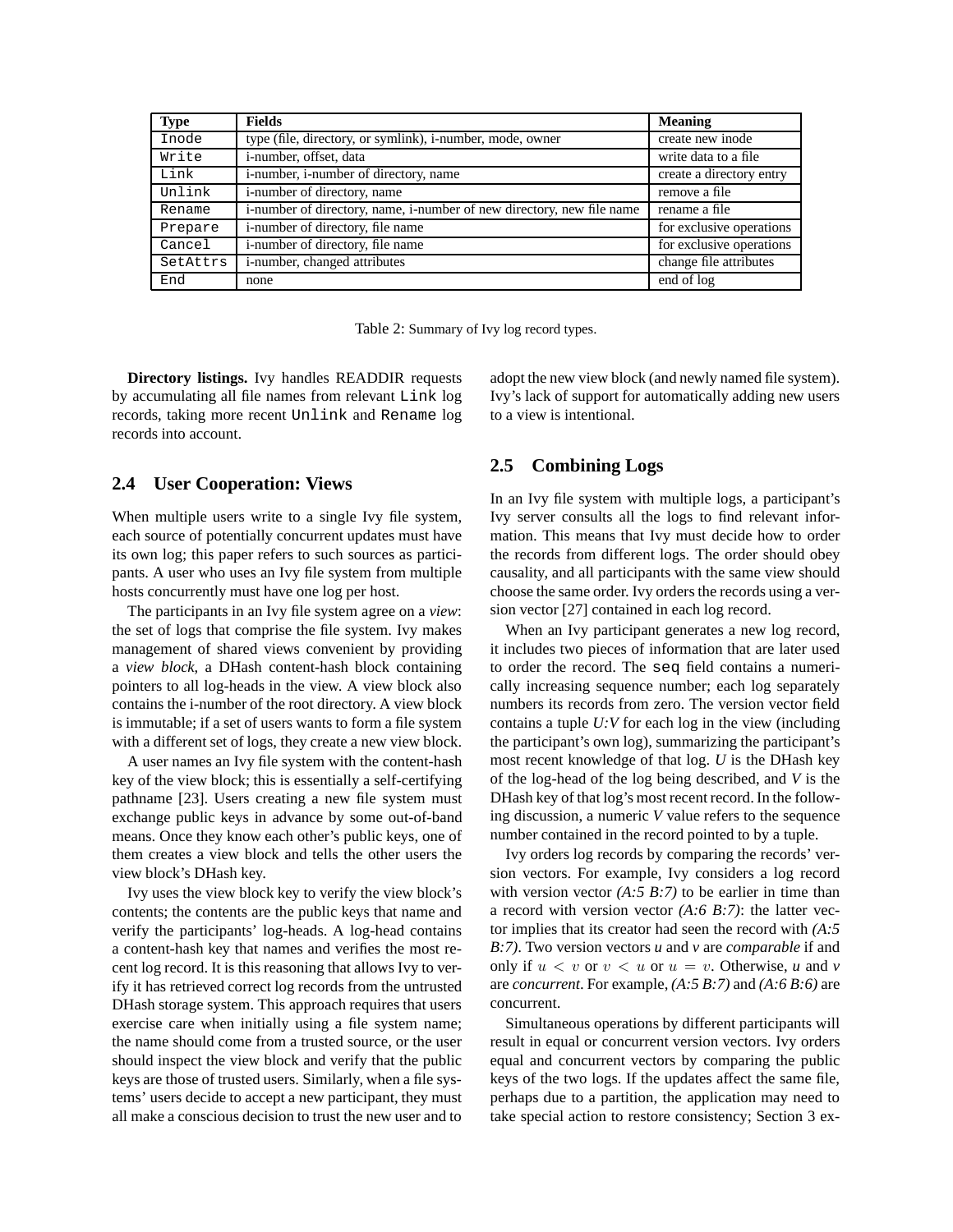

Figure 2: Snapshot data structure.  $H(A)$  is the DHash contenthash of A.

plores Ivy's support for application-specific conflict resolution.

Ivy could have used a simpler method of ordering log records, such as a Lamport clock [17]. Version vectors contain more precise information than Lamport clocks about causality; Ivy uses that information to help fix conflicting updates after a partition. Version vectors help prevent a malicious participant from retroactively changing its log by pointing its log-head at a newly-constructed log; other participants' version vectors will still point to the old log's records. Finally, version vectors from one log could be used to help repair another log that has been damaged.

#### **2.6 Snapshots**

Each Ivy participant periodically constructs a private snapshot of the file system in order to avoid traversing the entire log. A snapshot contains the entire state of the file system. Participants store their snapshots in DHash to make them persistent. Each participant has its own logically private snapshot, but the fact that the different snapshots have largely identical contents means that DHash automatically shares their storage.

#### **2.6.1 Snapshot Format**

A snapshot consists of a *file map*, a set of i-nodes, and some data blocks. Each i-node is stored in its own DHash block. An i-node contains file attributes as well as a list of DHash keys of blocks holding the file's contents; in the case of a directory, the content blocks hold a list of name/i-number pairs. The file map records the DHash key of the i-node associated with each i-number. All of the blocks that make up a snapshot are content-hash blocks. Figure 2 illustrates the snapshot data structure.

#### **2.6.2 Building Snapshots**

In ordinary operation Ivy builds each new snapshot incrementally. It starts by fetching all log records (from all logs in the view) newer than the previous snapshot. It traverses these new records in temporal order. For each i-number that occurs in the new log records, Ivy maintains an i-node and a copy of the file contents. Ivy reads the initial copy of the i-node and file contents from the previous snapshot, and performs the operation indicated by each log record on this data.

After processing the new log records, Ivy writes the accumulated i-nodes and file contents to DHash. Then it computes a new file map by changing the entries corresponding to changed i-nodes and appending new entries. Ivy creates a *snapshot block* that contains the file map and the following meta-data: a pointer to the view upon which the snapshot is based, a pointer to the previous snapshot, and a version vector referring to the most recent record from each log that the snapshot incorporates. Ivy stores the snapshot block in DHash under its contenthash, and updates the participant's log-head to refer to the new snapshot.

A new user must either build a snapshot from scratch, starting from the earliest record in each log, or copy another (trusted) user's snapshot.

#### **2.6.3 Using Snapshots**

When handling an NFS request, Ivy first traverses log records newer than the snapshot; if it cannot accumulate enough information to fulfill the request, Ivy finds the missing information in the participant's latest snapshot. Ivy finds information in a snapshot based on i-number.

### **3 Application Semantics**

This section describes the file system semantics that Ivy provides to applications, focusing primarily on the ways in which Ivy's semantics differ from those of an ordinary NFS server. Sections 3.1, 3.2, and 3.3 describe Ivy's semantics when the network provides full connectivity. Sections 3.4 and 3.5 describe what happens when the network partitions and then merges.

#### **3.1 Cache Consistency**

In general, an update operation that one Ivy participant has completed is immediately visible to operations that other participants subsequently start. The exceptions are that Ivy can't enforce this notion of consistency during network partitions (see Section 3.4), and that Ivy provides close-to-open consistency for file data (see below). Most Ivy updates are immediately visible because 1) an Ivy server performing an update waits until DHash has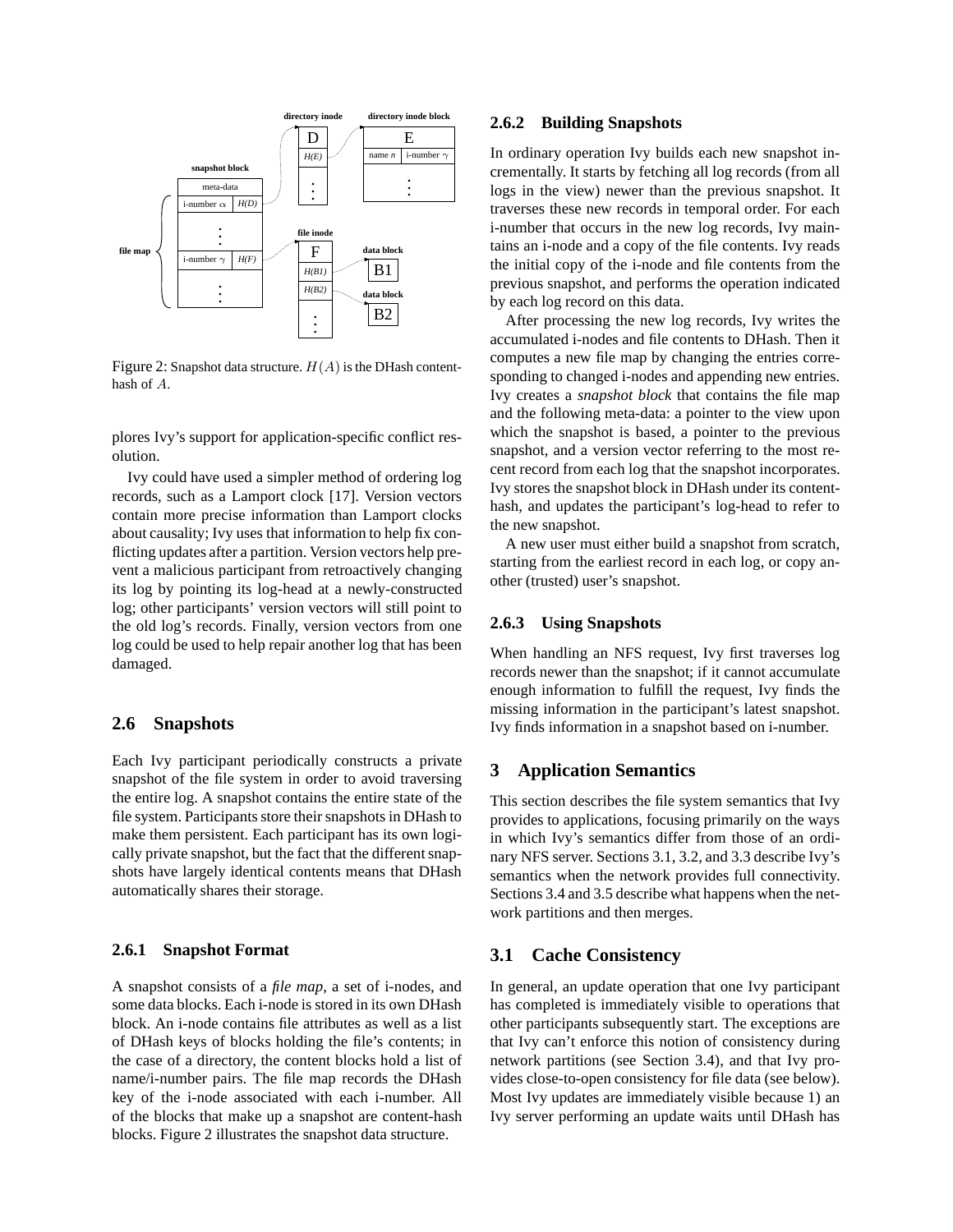acknowledged receipt of the new log records and the new log-head before replying to an NFS request, and 2) Ivy asks DHash for the latest log-heads at the start of every NFS operation. Ivy caches log records, but this cache never needs to be invalidated because the records are immutable.

For file reads and writes, Ivy provides a modified form of close-to-open consistency [13]: if application  $A_1$ writes data to a file, then closes the file, and after the close has completed another application  $A_2$  opens the file and reads it,  $A_2$  will see the data written by  $A_1$ . Ivy may also make written data visible before the close. Most NFS clients and servers provide this form of consistency.

Close-to-open consistency allows Ivy to avoid fetching every log-head for each NFS READ operation. Ivy caches file blocks along with the version vector at the time each block was cached. When the application opens a file and causes NFS to send an ACCESS request, Ivy fetches all the log-heads from DHash. If no other logheads have changed since Ivy cached blocks for the file, Ivy will satisfy subsequent READ requests from cached blocks without re-fetching log-heads. While the NFS client's file data cache often satisfies READs before Ivy sees them, Ivy's cache helps when an application has written a file and then re-readsit; the NFS client can't decide whether to satisfy the reads from the cached writes since it doesn't know whether some other client has concurrently written the file, whereas Ivy can decide if that is the case by checking the other log-heads.

Ivy defers writing file data to DHash until NFS tells it that the application is closing the file. Before allowing the close() system call to complete, Ivy appends the written data to the log and then updates the log-head. Ivy writes the data log records to DHash in parallel to reduce latency. This arrangement allows Ivy to sign and insert a new log-head once per file close, rather than once per file write. We added a new CLOSE RPC to the NFS client to make this work. Ivy also flushes cached writes if it receives a synchronous WRITE or a COMMIT.

# **3.2 Concurrent Updates**

Ordinary file systems have simple semantics with respect to concurrent updates: the results are as if the updates occurred one at a time in some order. These semantics are natural and relatively easy to implement in a single file server, but they are more difficult for a decentralized file system. As a result, Ivy's semantics differ slightly from those of an ordinary file server.

The simplest case is that of updates that don't affect the same data or meta-data. For example, two participants may have created new files with different names in the same directory, or might have written different bytes in the same file. In such cases Ivy ensures that both updates take effect.

If different participants simultaneously write the same bytes in the same file, the writes will likely have equal or concurrent version vectors. Recall that Ivy orders incomparable version vector by comparing the participants' public keys. When the concurrent writes have completed, all the participants will agree on their order; in this case Ivy provides the same semantics as an ordinary file system. It may be the case that the applications did not intend to generate conflicting writes; Ivy provides both tools to help applications avoid conflicts (Section 3.3) and tools to help them detect and resolve unavoidable conflicts (Section 3.4).

Serial semantics for operations that affect directory entries are harder to implement. We believe that applications rely on the file system to provide serial semantics on directory operations in order to implement locking. Ivy supports one type of locking through the use of exclusive creation of directory entries with the same name (Section 3.3). Applications that use exclusive directory creation for locking will work on Ivy.

In the following paragraphs, we discuss specific cases that Ivy differs from a centralized file system due to the lack of serialization of directory operations.

Ivy does not serialize combinations of creation and deletion of a directory entry. For example, suppose one participant calls unlink("a"), and a second participant calls rename("a", "b"). Only one of these operations can succeed. On one hand, Ivy provides the expected semantics in the sense that participants who subsequently look at the file system will agree on the order of the concurrent log records, and will thus agree on which operation succeeded. On the other hand, Ivy will return a success status to both of the two systems calls, even though only one takes effect, which would not happen in an ordinary file system.

There are cases in which an Ivy participant may read logs that are actively being updated and initially see only a subset of a set of concurrent updates. A short time later the remaining concurrent updates might appear, but be ordered before the first subset. If the updates affect the same meta-data, observers could see the file system in states that could not have occured in a serial execution. For example, suppose application  $A_1$  executes create("x") and link("x","y"), and application  $A_2$  on a different Ivy host concurrently executes remove ("x"). A third application  $A_3$  might first see just the log records from  $A_1$ , and thus see files x and y; if Ivy orders the concurrent remove() between the create() and  $link($ ), then  $A_3$  might later observe that both  $x$  and  $y$  had disappeared. If the three applications compare notes they will realize that the system did not behave like a serial server.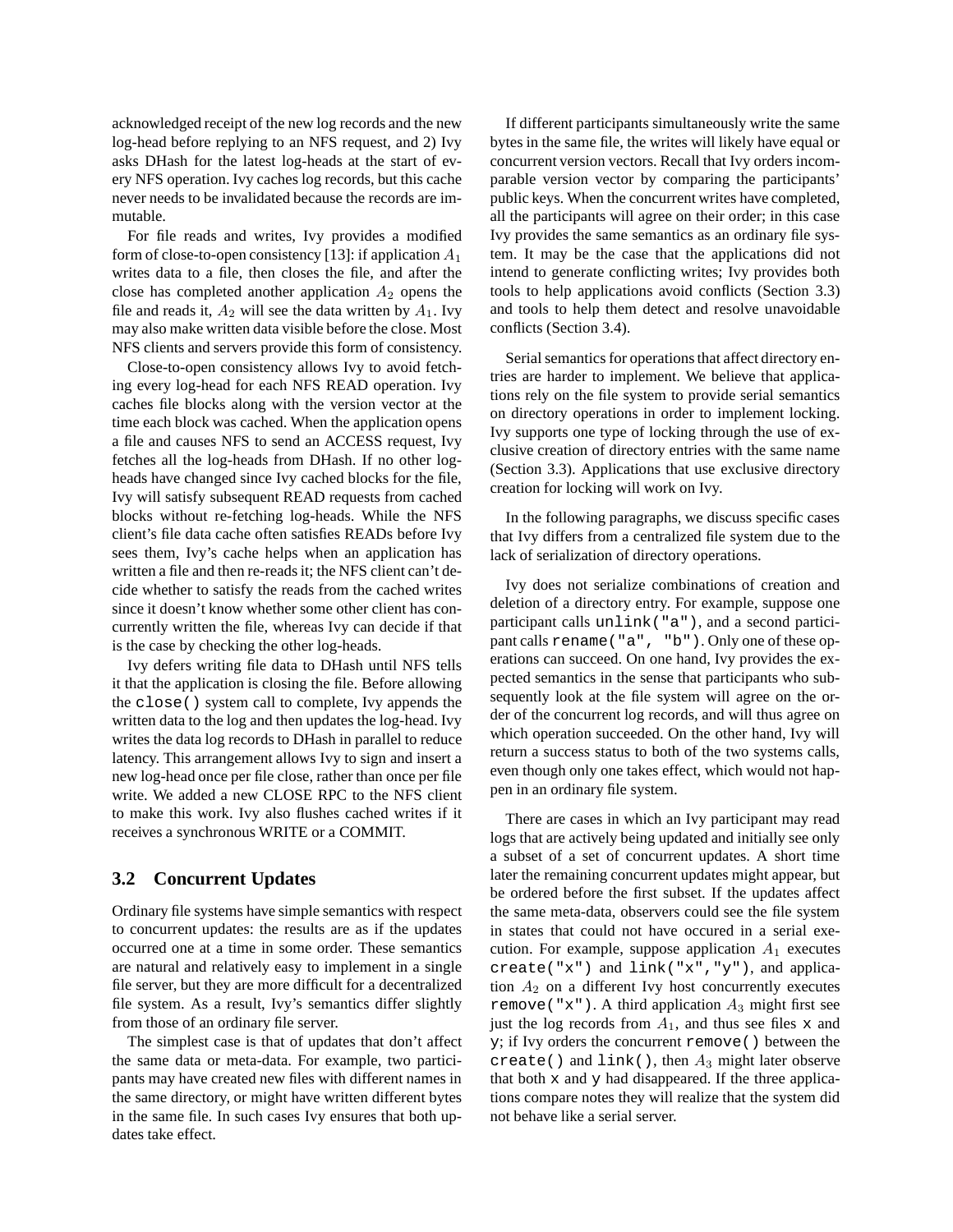```
ExclusiveLink(dir-inum, file, file-inum)
   append a Prepare(dir-inum, file) log record
   if file exists
      append a Cancel(dir-inum, file) record
      return EXISTS
   if another un-canceled Prepare(dir-inum, file) exists
      append a Cancel(dir-inum, file) record
      backoff()
      return ExclusiveLink(dir-inum, file, file-inum)
   append Link(dir-inum, file, file-inum) log record
   return OK
```
Figure 3: Ivy's exclusive directory entry creation algorithm.

# **3.3 Exclusive Create**

Ordinary file system semantics require that most operations that create directory entries be exclusive. For example, trying to create a directory that already exists should fail, and creating a file that already exists should return a reference to the existing file. Ivy implements exclusive creation of directory entries because some applications use those semantics to implement locks. However, Ivy only guarantees exclusion when the network provides full connectivity.

Whenever Ivy is about to append a Link log record, it first ensures exclusion with a variant of two-phase commit shown in Figure 3. Ivy first appends a Prepare record announcing the intention to create the directory entry. This intention can be canceled by a Cancel record, an eventual Link record, or a timeout. Then, Ivy checks to see whether any other participant has appended a Prepare that mentions the same directory i-number and file name. If not, Ivy appends the Link record. If Ivy sees a different participant's Prepare, it appends a Cancel record, waits a random amount of time, and retries. If Ivy sees a different participant's Link record, it appends a Cancel record and indicates a failure.

# **3.4 Partitioned Updates**

Ivy cannot provide the semantics outlined above if the network has partitioned. In the case of partition, Ivy's design maximizes availability at the expense of consistency, by letting updates proceed in all partitions. This approach is similar to that of Ficus [26].

Ivy is not directly aware of partitions, nor does it directly ensure that every partition has a complete copy of all the logs. Instead, Ivy depends on DHash to replicate data enough times, and in enough distinct locations, that each partition is likely to have a complete set of data. Whether this succeeds in practice depends on the sizes of the partitions, the degree of DHash replication, and the total number of DHash blocks involved in the file system. The particular case of a user intentionally disconnecting a laptop from the network could be handled by instructing the laptop's DHash server to keep replicas of all the log-heads and the user's current snapshot; there is not currently a way to ask DHash to do this.

After a partition heals, the fact that each log-head was updated from just one host prevents conflicts within individual logs; it is sufficient for the healed system to use the newest version of each log-head.

Participants in different partitions may have updated the file system in ways that conflict; this will result in concurrent version vectors. Ivy orders such version vectors following the scheme in Section 2.5, so the participants will agree on the file system contents after the partition heals.

The file system's meta-data will be internally correct after the partition heals. What this means is that if a piece of data was accessible before the partition, and neither it nor any directory leading to it was deleted in any partition, then the data will also be accessible after the partition.

However, if concurrent applications rely on file system techniques such as atomic directory creation for mutual exclusion, then applications in different partitions might update files in ways that cause the application data to be inconsistent. For example, e-mails might be appended to the same mailbox file in two partitions; after the partitions heal, this will appear as two concurrent writes to the same offset in the mailbox file. Ivy knows that the writes conflict, and automatically orders the log entries so that all participants see the same file contents after the partition heals. However, this masks the fact that some file updates are not visible, and that the user or application may have to take special steps to restore them. Ivy does not currently have an automatic mechanism for signaling such conflicts to the user; instead the user must run the lc tool described in the next section to discover conflicts. A better approach might be to borrow Coda's technique of making the file inaccessible until the user fixes the conflict.

# **3.5 Conflict Resolution**

Ivy provides a tool, lc, that detects conflicting application updates to files; these may arise from concurrent writes to the same file by applications that are in different partitions or which do not perform appropriate locking. lc scans an Ivy file system's log for records with concurrent version vectors that affect the same file or directory entry. lc determines the point in the logs at which the partition must have occurred, and determines which participants were in which partition. lc then uses Ivy views to construct multiple historic views of the file system: one as of the time of partition, and one for each partition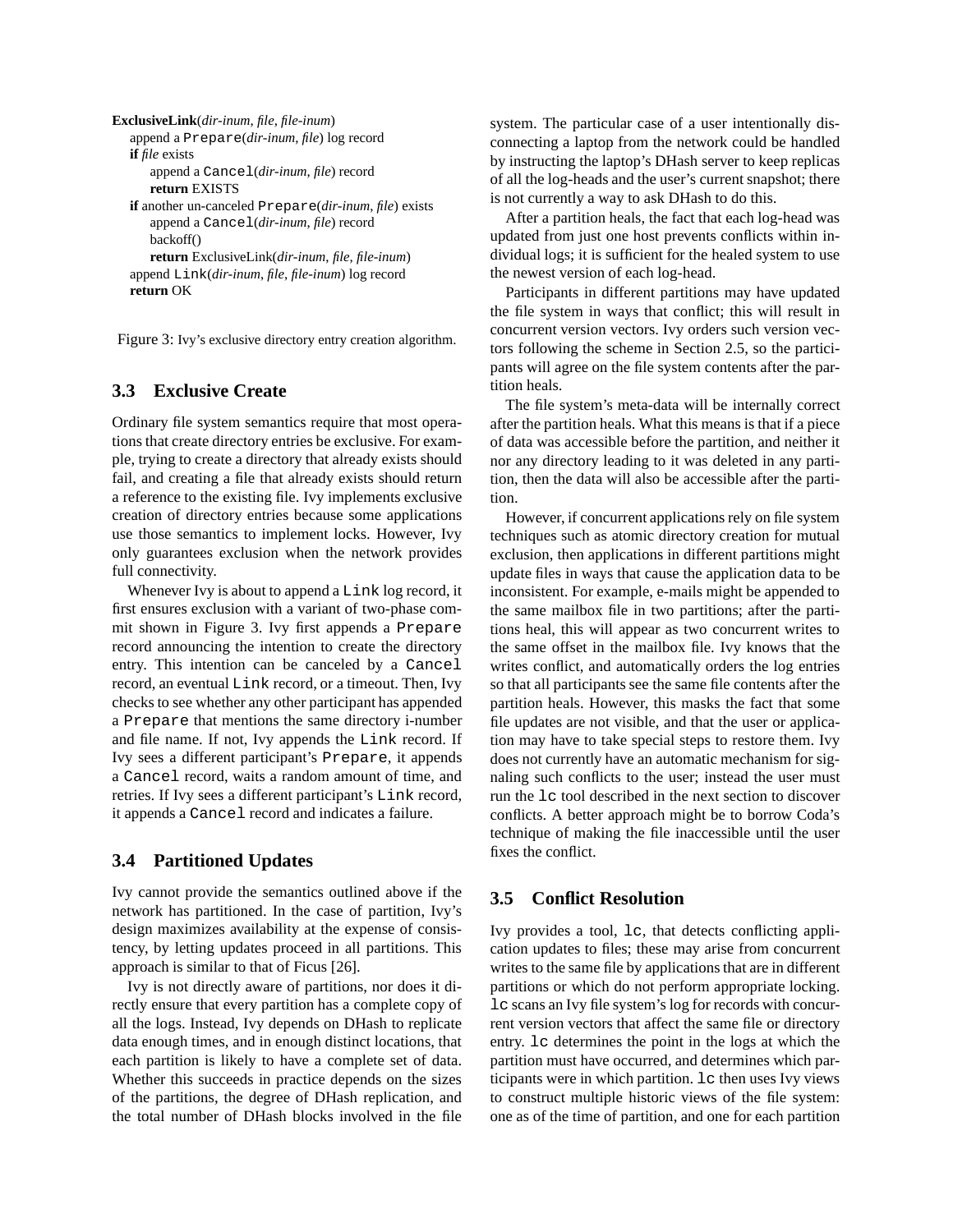

Figure 4: Ivy software structure.

just before the partition healed. For example,

```
% ./lc -v /ivy/BXz4+udjsQm4tX63UR9w71SNP0c
before: +WzW8s7fTEt6pehaB7isSfhkc68
partition1: l3qLDU5icVMRrbLvhxuJ1WkNvWs
partition2: JyCKgcsAjZ4uttbbtIX9or+qEXE
% cat /ivy/+WzW8s7fTEt6pehaB7isSfhkc68/file1
original content of file1
% cat /ivy/l3qLDU5icVMRrbLvhxuJ1WkNvWs/file1
original content of file1, changed
append on first partition
% cat /ivy/JyCKgcsAjZ4uttbbtIX9or+qEXE/file1
original content of file1
append on second partition
```
In simple cases, a user could simply examine the versions of the file and merge them by hand in a text editor. Application-specific resolvers such as those used by Coda [14, 16] could be used for more complex cases.

# **4 Security and Integrity**

Since Ivy is intended to support distributed users with arms-length trust relationships, it must be able to recover from malicious participants. The situation we envision is that a participant's bad behavior is discovered after the fact. Malicious behavior is assumed to consist of the participant using ordinary file system operations to modify or delete data. One form of malice might be that an outsider breaks into a legitimate user's computer and modifies files stored in Ivy.

To cope with a good user turning bad, the other participants can either form a new view that excludes the bad participant's log, or form a view that only includes the log records before a certain point in time. In either case the resulting file system may be missing important meta-data. Upon user request, Ivy's ivycheck tool will detect and fix certain meta-data inconsistencies. ivycheck inspects an existing file system, finds missing Link and Inode meta-data, and creates plausible replacements in a new *fix log*. ivycheck can optionally look in the excluded log in order to find hints about what the missing meta-data should look like.

#### **5 Implementation**

Ivy is written in C++ and runs on FreeBSD. It uses the SFS tool-kit [22] for event-driven programming and NFS loop-back server support.

Ivy is implemented as several cooperating parts, illustrated in Figure 4. Each participating host runs an Ivy server which exposesIvy file systems as locally-mounted NFS v3 file systems. A file system name encodes the DHash key of the file system's view block, for example, /ivy/9RYBbWyeDVEQnxeL95LG5jJjwa4. The Ivy server does not hold private keys; instead, each participant runs an agent to hold its private key, and the Ivy server asks the participant's local agent program to sign log heads. The Ivy server acts as a client of a local DHash server, which consults other DHash servers scattered around the network. The Ivy server also keeps a LRU cache of content-hash blocks (e.g. log records and snapshot blocks) and log-heads that it recently modified.

### **6 Evaluation**

This section evaluates Ivy's performance 1) in a purely local configuration, 2) over a WAN, 3) as a function of the number of participants, 4) as a function of the number of DHash nodes, 5) as a function of the number of concurrent writers, and 6) as a function of the snapshot interval. The main goal of the evaluation is to understand the costs of Ivy's design in terms of network latency and cryptographic operations.

Ivy is configured to construct a snapshot every 20 new log records, or when 60 seconds have elapsed since the construction of the last snapshot. Unless otherwise stated, Ivy's block cache size is 512 blocks. DHash nodes are PlanetLab [1] nodes, running Linux 2.4.18 on 1.2 GHz Pentium III CPUs, and RON [2] nodes, running FreeBSD 4.5 on 733 MHz Pentium III CPUs. DHash was configured with replication turned off, since the replication implementation is not complete; replication would probably decrease performance significantly. Unless otherwise stated, this section reports results averaged over five runs.

The workload used to evaluate Ivy is the Modified Andrew Benchmark (MAB), which consists of five phases: (1) create a directory hierarchy, (2) copy files into these directories, (3) walk the directory hierarchy while reading attributes of each file, (4) read the files, and (5) compile the files into a program. Unless otherwise stated, the MAB and the Ivy server run on a 1.2 GHz AMD Athlon computer running FreeBSD 4.5 at MIT.

#### **6.1 Single User MAB**

Table 3 shows Ivy's performance on the phases of the MAB for a file system with just one log. All the soft-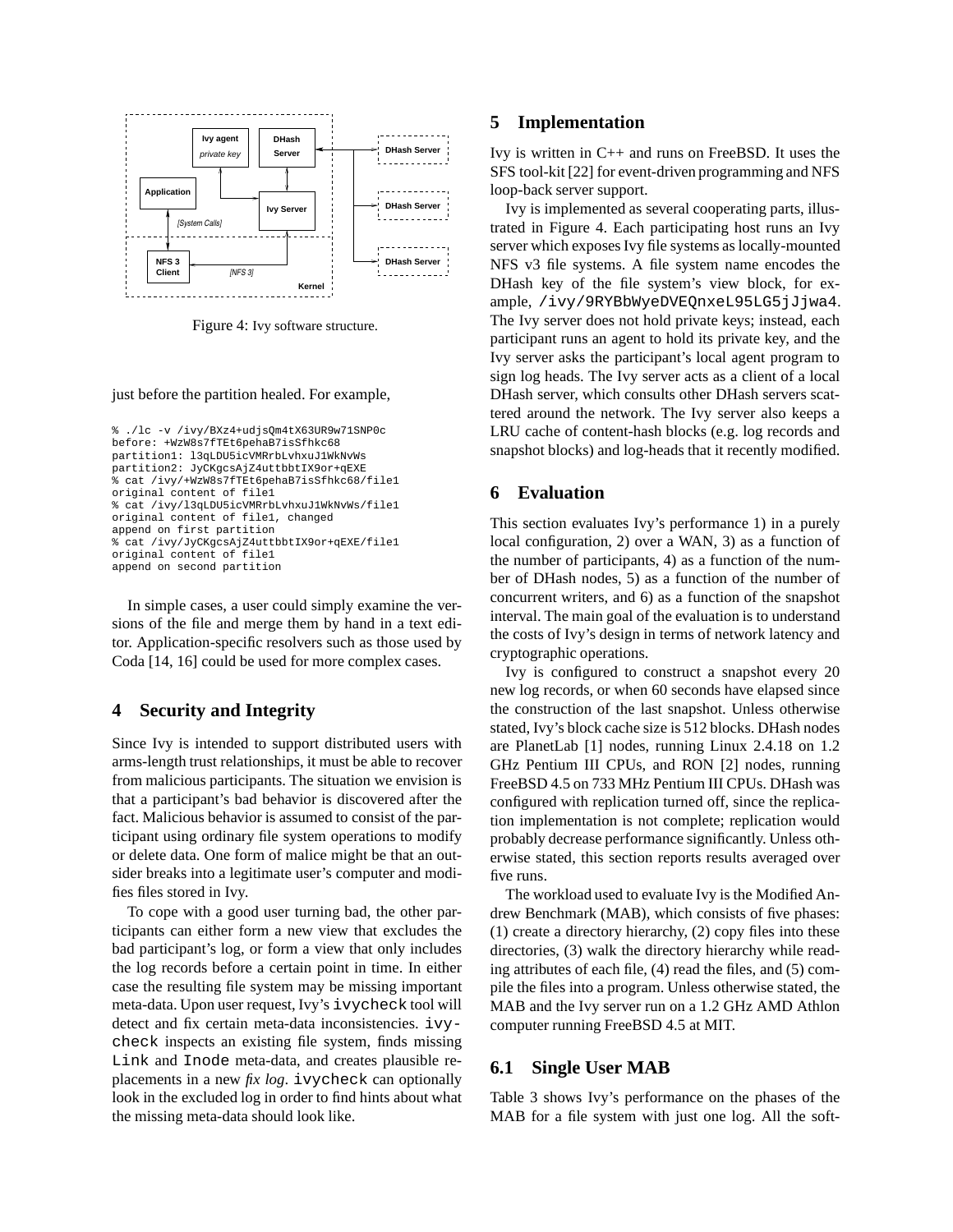| <b>Phase</b> | $\mathbf{I}$ vy $(s)$ | NFS(s) |
|--------------|-----------------------|--------|
| Mkdir        | 0.6                   | 0.5    |
| Create/Write | 6.6                   | 0.8    |
| <b>Stat</b>  | 0.6                   | 0.2    |
| Read         | 1.0                   | 0.8    |
| Compile      | 10.0                  | 5.3    |
| Total        | 18.8                  | 7.6    |

Table 3: Real-time in seconds to run the MAB with a single Ivy log and all software running on a single machine. The NFS column shows MAB run-time for NFS over a LAN.

| <b>Phase</b> | Ivy(s) | NFS(s) |
|--------------|--------|--------|
| Mkdir        | 11.2   | 4.8    |
| Create/Write | 89.2   | 42.0   |
| <b>Stat</b>  | 65.6   | 47.8   |
| Read         | 65.8   | 55.6   |
| Compile      | 144.2  | 130.2  |
| Total        | 376.0  | 280.4  |

Table 4: MAB run-time with four DHash servers on a WAN. The file system contains four logs.

ware (the MAB, Ivy, and a single DHash server) ran on the same computer. To put the Ivy performance in perspective, Table 3 also shows MAB performance over NFS; the client and NFS server are connected by a 100 Mbit LAN. Note that this comparison is unfair to NFS, since NFS involved network communication while the Ivy benchmark did not.

The following analysis explains Ivy's 18.8 seconds of run-time. The MAB produces 386 NFS RPCs that modify the Ivy log. 118 of these are either MKDIR or CRE-ATE, which require two log-head writes to achieve atomicity. 119 of the 386 RPCs are COMMITs or CLOSEs that require Ivy to flush written data to the log. Another 133 RPCs are synchronous WRITEs generated by the linker. Overall, the 386 RPCs caused Ivy to update the log-head 508 times. Computing a public-key signature uses about 14.2 milliseconds (ms) of CPU time, for a total of 7.2 seconds of CPU time.

The remaining time is spent in the Ivy server (4.9 seconds), the DHash server (2.9 seconds), and in the processes that MAB invokes (2.6 seconds). Profiling indicates that the most expensive operations in the Ivy and DHash servers are SHA-1 hashes and memory copies.

The MAB creates a total of 1.6 MBytes of file data. Ivy, in response, inserts a total of 8.8 MBytes of log and snapshot data into DHash.

#### **6.2 Performance on a WAN**

Table 4 shows the time for a single MAB instance with four DHash servers on a WAN. One DHash server runs on the same computer that is running the MAB. The average network round-trip times to the other three DHash servers are 9, 16, and 82 ms. The file system contains four logs. The benchmark only writes one of the logs, though the other three log-heads are consulted to make sure operations see the most up-to-date data. The four log-heads are stored on three DHash servers. The loghead that is being written to is stored on the DHash server with a round-trip time of 9 ms from the local machine. One log-head is stored on the server with a roundtrip time of 82 ms from the local machine. The DHash servers' node IDs are chosen so that each is responsible for roughly the same number of blocks.

A typical NFS request requires Ivy to fetch the three other log-heads from DHash; this involves just one DHash network RPC per log-head. Ivy issues the three RPCs in parallel, so the time for each log-head check is governed by the largest round-trip time of 82 ms. The MAB causes Ivy to retrieve log-heads 3,346 times, for a total of 274 seconds. This latency dominates Ivy's WAN performance.

The remaining 102 seconds of MAB run-time are used in four ways. Running the MAB on a LAN takes 22 seconds, mostly in the form of CPU time. Ivy writes its loghead to DHash 508 times; each write takes 9 ms of network latency, for a total of 5 seconds. Ivy inserts 1,003 log records, some of them concurrently. The average insertion takes 54 ms (27 ms for the Chord [37] lookup, then another 27 ms for the DHash node to acknowledge receipt). This accounts for roughly 54 seconds. Finally, the local computer sends and receives 7.0 MBytes of data during the MAB run. This accounts for the remaining run time. During the experiment Ivy also inserts 358 DHash blocks while updating its snapshot; because Ivy doesn't wait for these inserts, they contribute little to the total run time.

Table 4 also shows MAB performance over wide-area NFS. The round-trip time between the NFS client and server is 79 ms, which is roughly the time it takes Ivy to fetch all the log-heads. We use NFS over UDP because it is faster for this benchmark than FreeBSD's NFS over TCP implementation.Ivy is slower than NFS because Ivy operations often require more network round-trips; for example, some NFS requests require Ivy to both fetch and update log-heads, requiring two round-trips.

### **6.3 Many Logs, One Writer**

Figure 5 shows how Ivy's performance changes as the number of logs increases. Other than the number of logs, this experiment is identical to the one in the previous sec-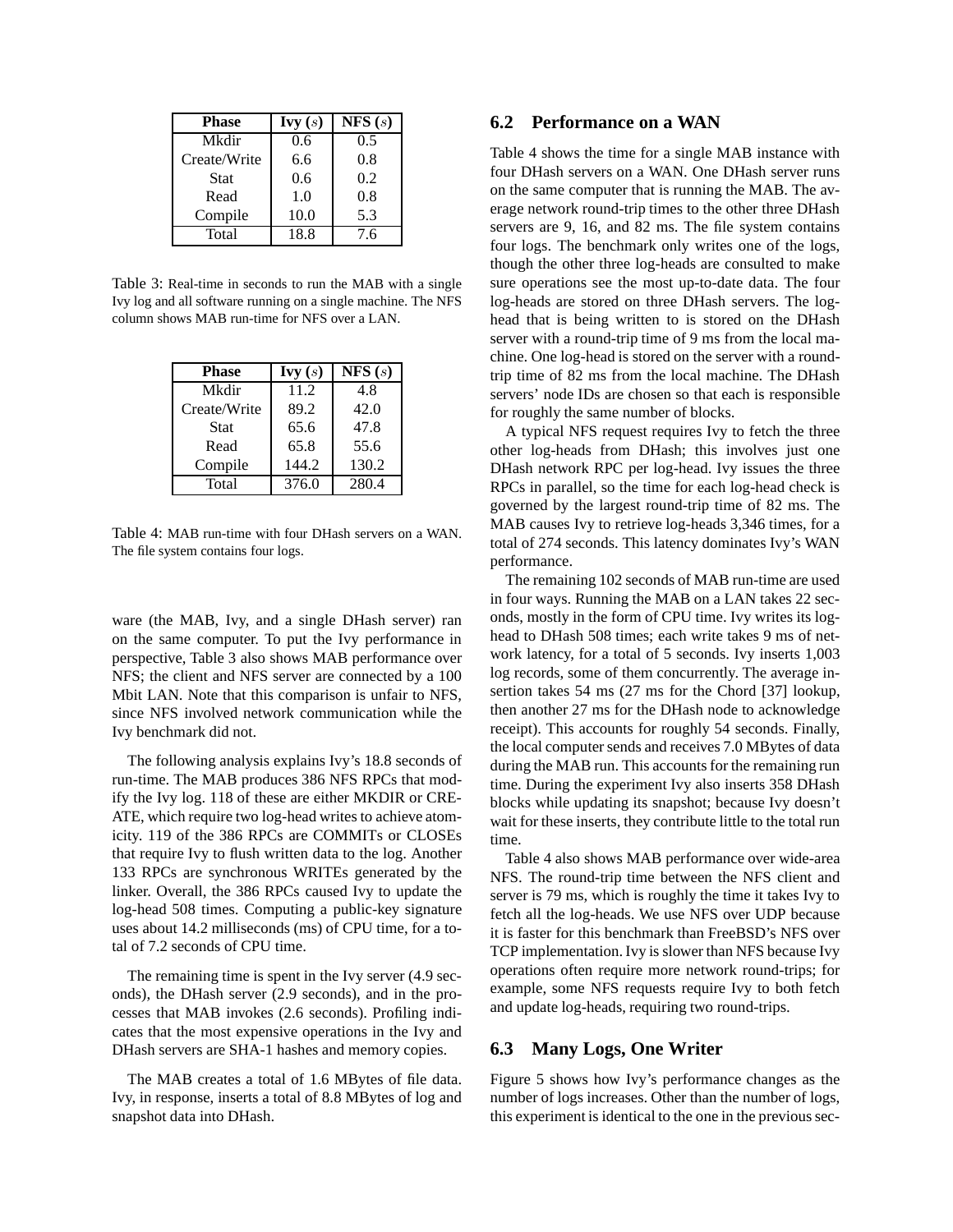

Figure 5: MAB run-time as a function of the number of logs. Only one participant is active.



Figure 6: Average MAB run-time as the number of DHash servers increases. The error bars indicate standard deviation over different choices of PlanetLab hosts and different mappings of blocks to DHash servers.

tion. The number of logs ranges from 4 to 16, but only one participant executes the MAB — the other logs never change. Figure 5 reports results averaged over three runs.

The number of logs has relatively little impact on runtime because Ivy fetches the log-heads in parallel. There is a slight increase caused by the fact that the version vector in each log record has one 44-byte entry per participant.

#### **6.4 Many DHash Servers**

Figure 6 shows the averages and standard deviations of Ivy's MAB performance as the number of DHash servers increases from 8 to 32. For each number of servers we perform ten experimental runs. For each run, all but one of the DHash servers are placed on randomly chosen PlanetLab hosts (from a pool of 32 hosts); new log-head



Figure 7: Average run-time of MAB when several MABs are running concurrently on different hosts on the Internet. The error bars indicate standard deviation over all the MAB runs.

public keys are also used to ensure the log-heads are placed on random DHash servers. One DHash server, the Ivy server, and the MAB always execute on a host at MIT. The round-trip times from the host at MIT to the PlanetLab hosts average 32 ms, with a minimum of 1 ms, a maximum of 78 ms, and a standard deviation of 27 ms. There are four logs in total; only one of them changes.

The run-time in Figure 6 grows because more Chord messages are required to find each log record block in DHash. An average of 2.3, 2.9, 3.3, and 3.8 RPCs are required for 8, 16, 24, and 32 DHash servers, respectively. These numbers include the final DHash RPC as well as Chord lookup RPCs.

The high standard deviation in Figure 6 is due to the fact that the run-time is dominated by the round-trip times to the four particular DHash servers that store the log-heads. This means that adding more DHash servers doesn't reduce the variation.

### **6.5 Many Writers**

Figure 7 shows the effect of multiple active writers. We perform three experiments for each number  $N$  of participants; each experiment involves one MAB running concurrently on each of  $N$  different Ivy hosts on the Internet, a file system with four logs, new log-head public keys, and 32 DHash servers. Each MAB run uses its own directory in the Ivy file system. Each data point shows the average and standard deviation of MAB run-time over the 3N MAB executions.

The run-time increases with the number of active participants because each has to fetch the others' newly appended log records from DHash. The run-time increases relatively slowly because Ivy fetches records from the different logs in parallel. The deviation in run-times is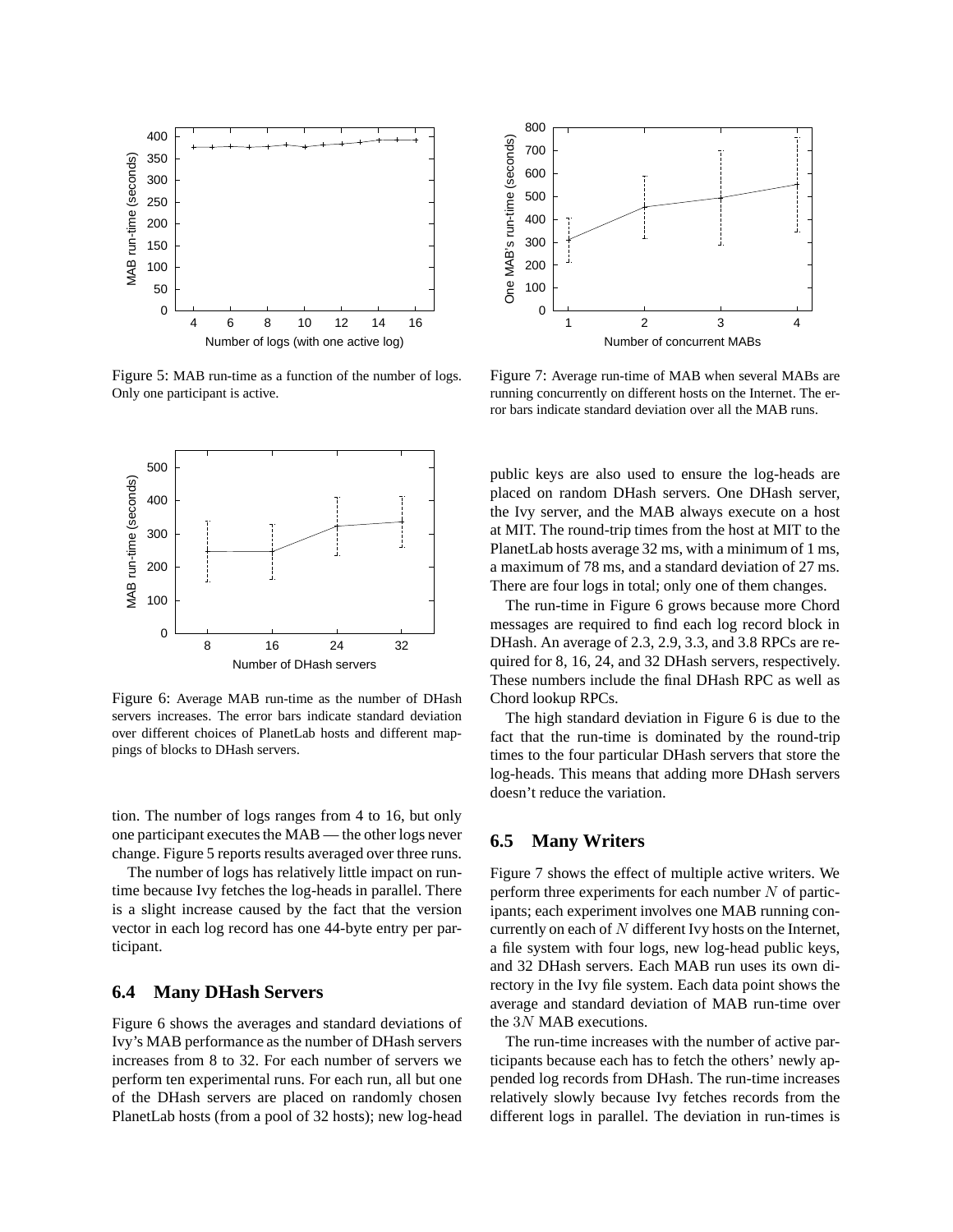

Figure 8: MAB run-time a function of the interval between snapshots. For these experiments, the size of Ivy's block cache is 80 blocks.

| <b>Phase</b> | $\mathbf{I}$ vy $(s)$ | NFS(s) | $\text{ssh}(s)$ |
|--------------|-----------------------|--------|-----------------|
| Commit       | 420.8                 | 224.6  | 3.4             |
| Update       | 284.2                 | 135.2  | 2.3             |

Table 5: Run-times for the CVS experiment phases. DHash is running on 32 nodes on a wide-area network.

due to each participant having different network roundtrip latencies to the DHash servers.

# **6.6 Snapshot Interval**

Figure 8 shows the effect on MAB run-time of the interval between snapshots. The experiments involve one MAB instance, four logs, and 32 DHash servers. The xaxis represents the number of new log records inserted before Ivy builds each a new snapshot. For these experiments, the size of Ivy's block cache is 80 blocks. The reason the run-time increases when the interval is greater than 80 is that not all the records needed to build each snapshot can fit in the cache.

### **6.7 Wide-area CVS on Ivy**

To evaluate Ivy's performance as a source-code or document repository, we show the run-time of some operations on a CVS [4] repository stored in Ivy. The Ivy file system has four logs stored on 32 wide-area DHash servers. The round-trip times from the Ivy host to the DHash servers storing the log-heads are 17, 36, 70, and 77 ms. The CVS repository contains 251 files and 3.3 MBytes. Before the experiment starts, two Ivy participants,  $X$  and  $Y$ , check out a copy of the repository to their local disks, and both create an Ivy snapshot of the file system. Each participant then reboots its host to ensure that no data is cached. The experiment consists of two phases. First, X commits changes to 38 files, a total of 4333 lines. Second, Y updates its local copy to reflect  $X$ 's changes. Table 5 shows the run-times for the two phases. For comparison, Table 5 shows the time to perform the same CVS operations over NFS and ssh; in both cases the client to server round-trip latency is 77 ms.

Ivy's performance with CVS is disappointing. During a commit or update, CVS looks at every file in the repository; for each file access, Ivy checks whether some other participant has recently changed the file. CVS has locked the repository, so no such changes are possible; but Ivy doesn't know that. During a CVS commit, Ivy waits for the DHash insert of new log records and an updated loghead for each file modified; again, since CVS has locked the repository, Ivy could have written all the log records in parallel and just a single updated log-head for the whole CVS commit. A transactional interface between application and file system would help performance in this situation.

### **7 Related Work**

Ivy was motivated by recent work on peer-to-peer storage, particularly FreeNet [8], PAST [32], and CFS [9]. The data authentication mechanisms in these systems limit them to read-only or single-publisher data, in the sense that only the original publisher of each piece of data can modify it. CFS builds a file-system on top of peer-to-peer storage, using ideas from SFSRO [11]; however, each file system is read-only. Ivy's primary contribution relative to these systems is that it uses peer-topeer storage to build a read/write file system that multiple users can share.

#### **7.1 Log-structured File System**

Sprite LFS [31] represents a file system as a log of operations, along with a snapshot of i-number to i-node location mappings. LFS uses a single log managed by a single server in order to to speed up small write performance. Ivy uses multiple logs to let multiple participants update the file system without a central file server or lock server; Ivy does not gain any performance by use of logs.

# **7.2 Distributed Storage Systems**

Zebra [12] maintains a per-client log of file contents, striped across multiple network nodes. Zebra serializes meta-data operations through a single meta-data server. Ivy borrows the idea of per-client logs, but extends them to meta-data as well as file contents. This allows Ivy to avoid Zebra's single meta-data server, and thus potentially achieve higher availability.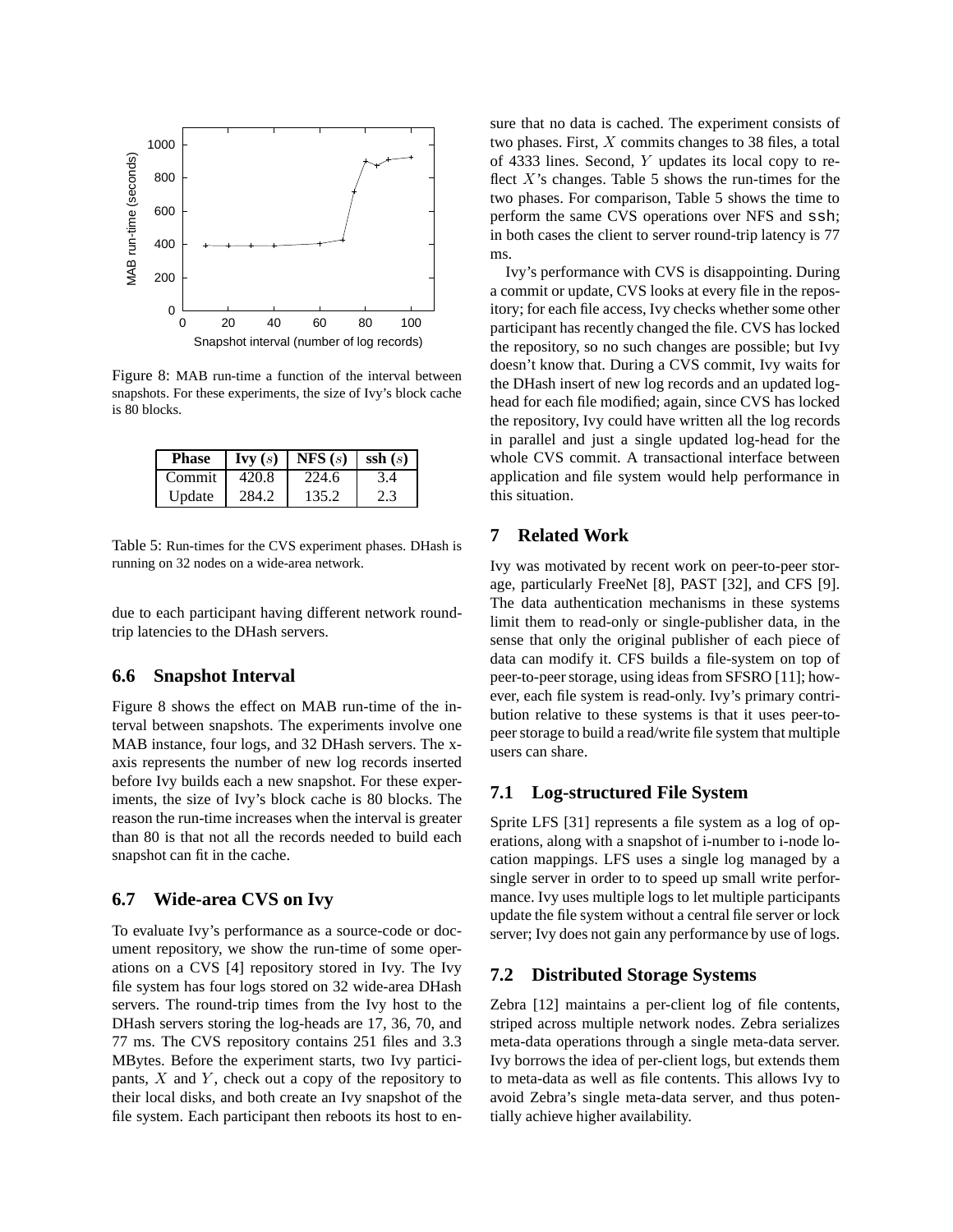xFS [3], the Serverless Network File System, distributes both data and meta-data across participating hosts. For every piece of meta-data (e.g. an i-node) there is a host that is responsible for serializing updates to that meta-data to maintain consistency. Ivy avoids any meta-data centralization, and is therefore more suitable for wide-area use in which participants cannot be trusted to run reliable servers. However, Ivy has lower performance than xFS and adheres less strictly to serial semantics.

Frangipani [40] is a distributed file system with two layers: a distributed storage service that acts as a virtual disk and a set of symmetric file servers. Frangipani maintains fairly conventional on-disk file system structures, with small, per-server meta-data logs to improve performance and recoverability. Frangipani servers use locks to serialize updates to meta-data. This approach requires reliable and trustworthy servers.

Harp [18] uses a primary copy scheme to maintain identical replicas of the entire file system. Clients send all NFS requests to the current primary server, which serializes them. A Harp system consists of a small cluster of well managed servers, probably physically colocated. Ivy does without any central cluster of dedicated servers—at the expense of strict serial consistency.

### **7.3 Reclaiming Storage**

The Elephant file system [34] allows all file system operations to be undone for a period defined by the user, after which the change becomes permanent. While Ivy does not currently reclaim log storage, perhaps it could adopt Elephant's version retention policies; the main obstacle is that discarding log entries would hurt Ivy's ability to recover from malicious participants. Experience with Venti [28] suggests that retaining old versions of files indefinitely may not be too expensive.

# **7.4 Consistency and Conflict Resolution**

Coda [14, 16] allows a disconnected client to modify its own local copy of a file system, which is merged into the main replica when the client re-connects. A Coda client keeps a replay log that records modifications to the client's local copies while the client is in disconnected mode. When the client reconnects with the server, Coda propagates client's changes to the server by replaying the log on the server. Coda detects changes that conflict with changes made by other users, and presents the details of the changes to application-specific conflict resolvers. Ivy's behavior after a partition heals is similar to Coda's conflict resolution: Ivy automatically merges non-conflicting updates in the logs and lets applicationspecific tools handle conflicts.

Ficus [26] is a distributed file system in which any replica can be updated. Ficus automatically merges nonconflicting updates from different replicas, and uses version vectors to detect conflicting updates and to signal them to the user. Ivy also faces the problem of conflicting updates performed in different network partitions, and uses similar techniques to handle them. However, Ivy's main focus is connected operation; in this mode it provides close-to-open consistency, which Ficus does not, and (in cooperation with DHash) does a better job of automatically distributing storage over a wide-area system.

Bayou [39] represents changes to a database as a log of updates. Each update includes an application-specific *merge procedure* to resolve conflicts. Each node maintains a local log of all the updates it knows about, both its own and those by other nodes. Nodes operate primarily in a disconnected mode, and merge logs pairwise when they talk to each other. The log and the merge procedures allow a Bayou node to re-build its database after adding updates made in the past by other nodes. As updates reach a special primary node, the primary node decides the final and permanent order of log entries. Ivy differs from Bayou in a number of ways. Ivy's per-client logs allow nodes to trust each other less than they have to in Bayou. Ivy uses a distributed algorithm to order the logs, which avoids Bayou's potentially unreliable primary node. Ivy implements a single coherent data structure (the file system), rather than a database of independent entries; Ivy must ensure that updates leave the file system consistent, while Bayou shifts much of this burden to application-supplied merge procedures. Ivy's design focuses on providing serial semantics to connected clients, while Bayou focuses on managing conflicts caused by updates from disconnected clients.

# **7.5 Storing Data on Untrusted Servers**

BFS [7], OceanStore [15], and Farsite [5] all store data on untrusted servers using Castro and Liskov's practical Byzantine agreement algorithm [7]. Multiple clients are allowed to modify a given data item; they do this by sending update operations to a small group of servers holding replicas of the data. These servers agree on which operations to apply, and in what order, using Byzantine agreement. The reason Byzantine agreement is needed is that clients cannot directly validate the data they fetch from the servers, since the data may be the result of incremental operations that no one client is aware of. In contrast, Ivy exposes the whole operation history to every client. Each Ivy client signs the head of a Merkle hash-tree [25] of its log. This allows other clients to verify that the log is correct when they retrieve it from DHash; thus Ivy clients do not need to trust the DHash servers to maintain the correctness or order of the logs. Ivy is vulnerable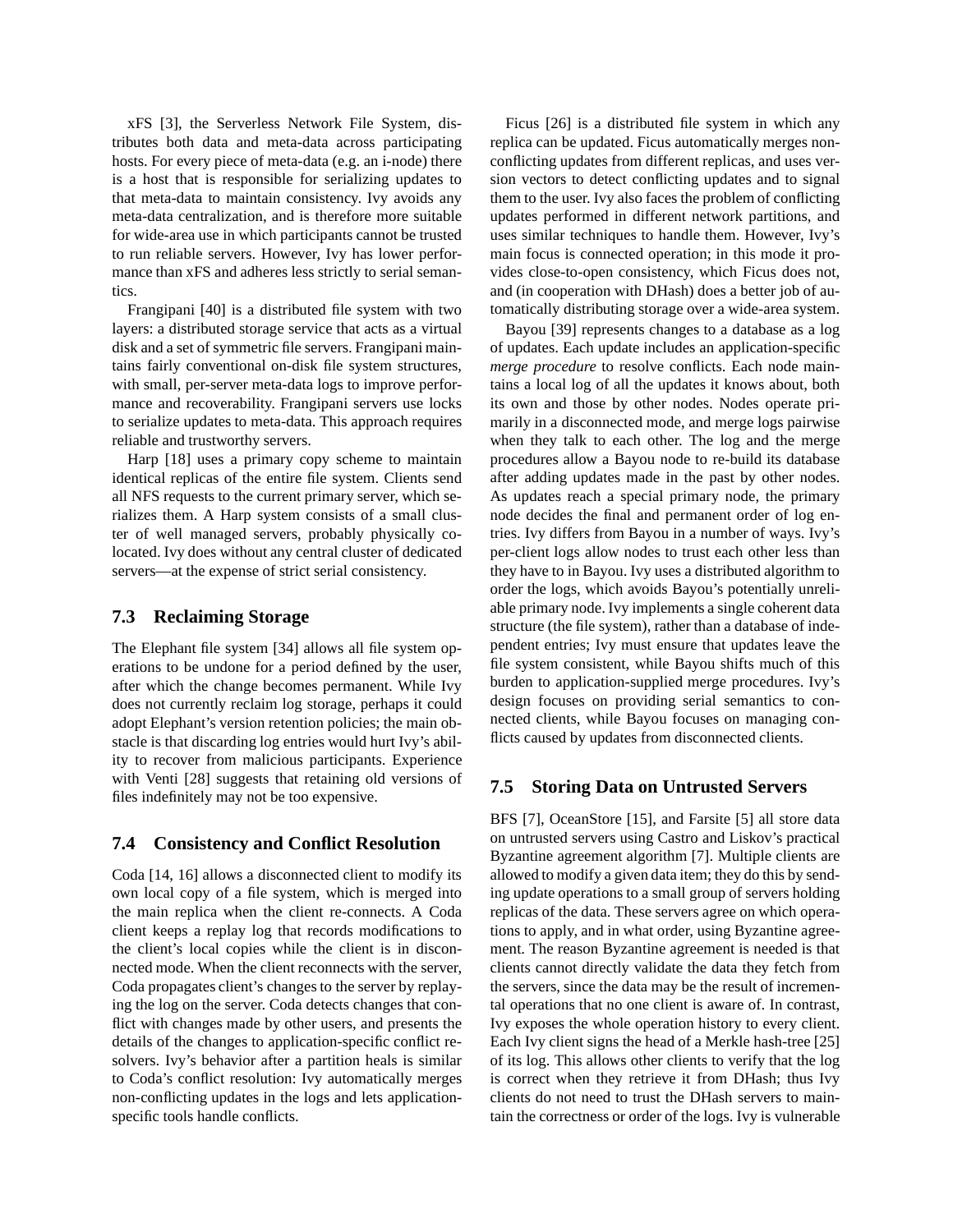to DHash returning stale copies of signed log-heads; Ivy could detect stale data using techniques introduced by SUNDR [24]. Ivy's use of logs makes it slow, although this inefficiency is partially offset by its snapshot mechanism.

TDB [20], S4 [38], and PFS [36] use logging and (for TDB and PFS) collision-resistant hashes to allow modifications by malicious users or corrupted storage devices to be detected and (with S4) undone; Ivy uses similar techniques in a distributed file system context.

Spreitzer et al. [35] suggest ways to use cryptographically signed log entries to prevent servers from tampering with client updates or producing inconsistent log orderings; this is in the context of Bayou-like systems. Ivy's logs are simpler than Bayou's, since only one client writes any given log. This allows Ivy to protect log integrity, despite untrusted DHash servers, by relatively simple per-client use of cryptographic hashes and public key signatures.

### **8 Conclusion**

This paper presents Ivy, a multi-user read/write peer-topeer file system. Ivy is suitable for small groups of cooperating participants who do not have (or do not want) a single central server. Ivy can operate in a relatively open peer-to-peer environment because it does not require participants to trust each other.

An Ivy file system consists solely of a set of logs, one log per participant. This arrangement avoids the need for locking to maintain integrity of Ivy meta-data. Participants periodically take snapshots of the file system to minimize time spent reading the logs. Use of perparticipant logs allows Ivy users to choose which other participants to trust.

Due to its decentralized design, Ivy provides slightly non-traditional file system semantics; concurrent updates can generate conflicting log records. Ivy provides several tools to automate conflict resolution. More work is under way to improve them.

Experimental results show that the Ivy prototype is two to three times slower than NFS. Ivy is available from http://www.pdos.lcs.mit.edu/ivy/.

#### **Acknowledgments**

We thank M. Satyanarayanan and Carnegie-Mellon University for making the Modified Andrew Benchmark available. We are grateful to the PlanetLab and RON testbeds for letting us run wide-area experiments. Sameer Ajmani, Trevor Blackwell, Miguel Castro, Josh Cates, Russ Cox, Peter Druschel, Frans Kaashoek, Alex Lewin, David Mazières, and Rodrigo Rodrigues gave us helpful feedback about the design and description of Ivy. This research was sponsored by the Defense Advanced Research Projects Agency (DARPA) and the Space and Naval Warfare Systems Center, San Diego, under contract N66001-00-1-8933, and by grants from NTT Corporation under the NTT-MIT collaboration.

#### **References**

- [1] Planet Lab. http://www.planet-lab.org/.
- [2] D. Andersen, H. Balakrishnan, M. Frans Kaashoek, and Robert Morris. Resilient overlay networks. In *Proc. of the ACM Symposium on Operating System Principles*, October 2001.
- [3] T. Anderson, M. Dahlin, J. Neefe, D. Patterson, D. Roselli, and R. Wang. Serverless network file systems. In *Proc. of the ACM Symposium on Operating System Principles*, pages 109–126, December 1995.
- [4] B. Berliner. CVS II: Parallelizing software development. In *Proc. Winter 1990 USENIX Technical Conference*, 1990.
- [5] W. Bolosky, J. Douceur, D. Ely, and M. Theimer. Feasibility of a serverless distributed file system deployed on an existing set of desktop PCs. In *ACM SIGMETRICS Conference*, June 2000.
- [6] B. Callaghan, B. Pawlowski, and P. Staubach. NFS version 3 protocol specification. RFC 1813, Network Working Group, June 1995.
- [7] M. Castro and B. Liskov. Practical Byzantine fault tolerance. In *Proc. of the USENIX Symposium on Operating Systems Design and Implementation*, February 1999.
- [8] I. Clarke, O. Sandberg, B. Wiley, and T. Hong. Freenet: A distributed anonymous information storage and retrieval system. In *Proc. of the Workshop on Design Issues in Anonymity and Unobservability*, pages 46–66, July 2000.
- [9] F. Dabek, M. Frans Kaashoek, D. Karger, R. Morris, and I. Stoica. Wide-area cooperative storage with CFS. In *Proc. of the ACM Symposium on Operating System Principles*, October 2001.
- [10] FIPS 180-1. *Secure Hash Standard*. U.S. Department of Commerce/N.I.S.T., National Technical Information Service, April 1995.
- [11] K. Fu, M. Frans Kaashoek, and D. Mazières. Fast and secure distributed read-only file system. In *Proc. of the USENIX Symposium on Operating Systems Design and Implementation*, pages 181–196, October 2000.
- [12] J. Hartman and J. Ousterhout. The Zebra striped network file system. *ACM Transactions on Computer Systems*, 13(3):274–310, 1995.
- [13] J. Howard, M. Kazar, S. Menees, D. Nichols, M. Satyanarayanan, R. Sidebotham, and M. West. Scale and performance in a distributed file system. *ACM Transactions on Computer Systems*, 6(1), February 1988.
- [14] J. J. Kistler and M. Satyanarayanan. Disconnected operation in the Coda file system. In *Proc. of the ACM Symposium on Operating System Principles*, pages 213–225, 1991.